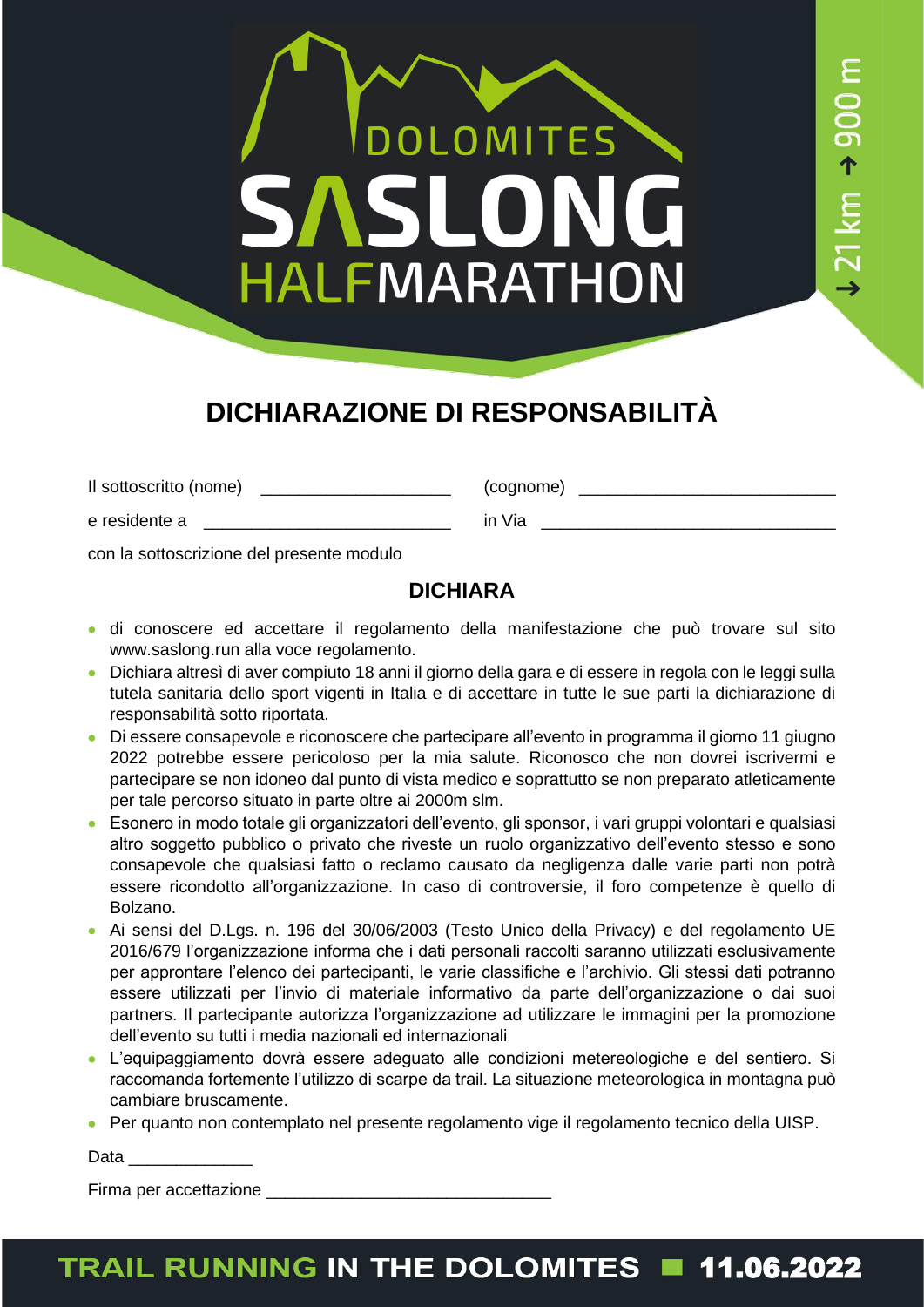### DOLOMITES **SASLO** ON HALFMARATHON

 $21 \text{ km} \rightarrow 900 \text{ m}$ 

### **VERANTWORTUNGSERKLÄRUNG**

Der Unterfertigte (Name) and the set of the Chamber (Nachname) and the Chamber (Nachname) and the Chamber of the Chamber of the Chamber of the Chamber of the Chamber of the Chamber of the Chamber of the Chamber of the Cham

und wohnhaft in **Example 2018** Strasse

mit der Unterzeichnung dieser Verantwortungserklärung

#### **ERKLÄRT**

- das Reglement der Veranstaltung zu akzeptieren und erklärt, dass er auf eigene Verantwortung am Rennen teilnimmt.
- Er erklärt weiters, dass er am Tag des Rennens mindestens 18 Jahre alt ist, über die notwendigen physischen und psychischen Voraussetzungen zur Bewältigung des Dolomites SASLONG Half Marathons verfügt und ausreichend dafür trainiert hat.
- Er erklärt außerdem, zu wissen, dass das Rennen bis auf Höhen von über 2000 Höhenmetern ausgetragen wird und gesundheitlich gefährlich sein könnte.
- Der Veranstalter kann für keinerlei Verlust, Verletzung und Schäden an irgendeiner Person oder Sache, welcher Ursache auch immer, verantwortlich gemacht werden. Jeder Teilnehmer erkennt auch den Haftungsausschluss der Sponsoren, der Anrainer-Gemeinden und der Besitzer privater Wege für Schäden jeder Art, welche durch die Teilnahme am Rennen entstehen können. Eine Haftung für abhanden gekommene Gegenstände wird nicht übernommen. Gerichtsstand ist Bozen.
- Gleichzeitig genehmigt der Teilnehmer die Weitergabe seiner persönlichen Daten an Dritte für Verarbeitungszwecke im Sinne des Gesetzesdekretes Nr. 196, art. 13, 2003 und EU-Verordnung 2016/679 zum Schutz der persönlichen Daten und erteilt dem Veranstalter das Recht, individuelle Bilder und/oder Videos unentgeltlich und ohne Zeit- und Ortslimit zu veröffentlichen. Außerdem erlaube ich den Veranstalter meine Kontakte für Informationen zu verwenden. Der Veranstalter ist außerdem autorisiert, die Bilder/Videos an Dritte weiterzugeben.
- Trail-Schuhe und den am Tag des Rennens vorherrschenden Bedingungen angepasste Kleidung sind absolut empfehlenswert. Es wird darauf hingewiesen, dass sich die Witterung im Gebirge rasch ändern kann!
- Für Bestimmungen, die in diesem Reglement nicht explizit angeführt sind, gelten die Normen der UISP.

| Datum |
|-------|
|-------|

Unterschrift zur Annahme

#### TRAIL RUNNING IN THE DOLOMITES **11.06.2022**